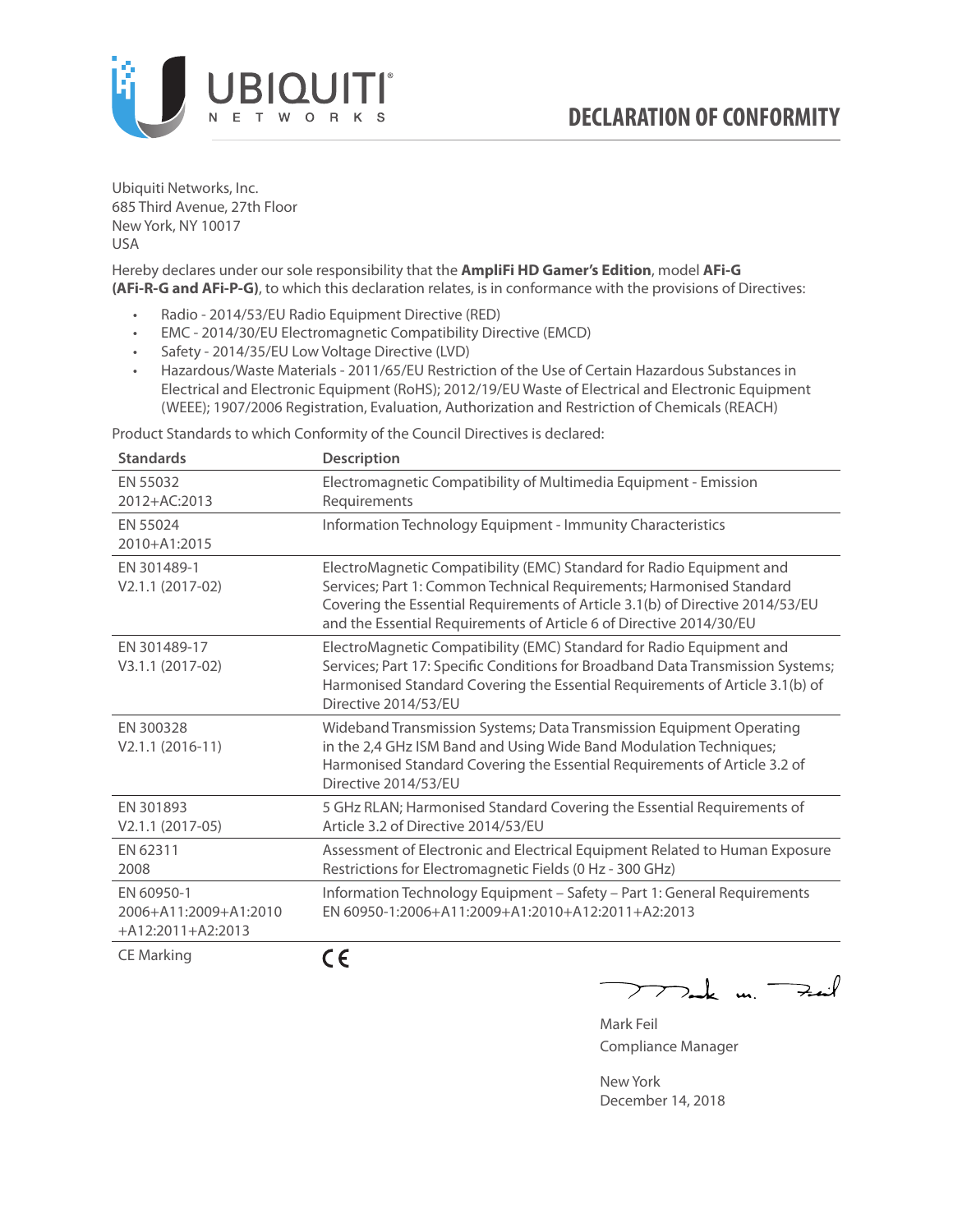

### **български** [Bulgarian]

С настоящото UBIQUITI NETWORKS декларира, че този тип радиосъоръжение AFi-G (AFi-R-G и AFi-P-G) е в съответствие с Директива 2014/53/ЕС.

### **Hrvatski** [Croatian]

UBIQUITI NETWORKS ovime izjavljuje da je radijska oprema tipa AFi-G (AFi-R-G i AFi-P-G) u skladu s Direktivom 2014/53/EU.

# **Čeština** [Czech]

Tímto UBIQUITI NETWORKS prohlašuje, že typ rádiového zařízení AFi-G (AFi-R-G a AFi-P-G) je v souladu se směrnicí 2014/53/EU.

### **Dansk** [Danish]

Hermed erklærer UBIQUITI NETWORKS, at radioudstyrstypen AFi-G (AFi-R-G og AFi-P-G) er i overensstemmelse med direktiv 2014/53/EU.

### **Nederlands** [Dutch]

Hierbij verklaar ik, UBIQUITI NETWORKS, dat het type radioapparatuur AFi-G (AFi-R-G en AFi-P-G) conform is met Richtlijn 2014/53/EU.

# **English**

Hereby, UBIQUITI NETWORKS declares that the radio equipment type AFi-G (AFi-R-G and AFi-P-G) is in compliance with Directive 2014/53/EU.

### **Eesti keel** [Estonian]

Käesolevaga deklareerib UBIQUITI NETWORKS, et käesolev raadioseadme tüüp AFi-G (AFi-R-G ja AFi-P-G) vastab direktiivi 2014/53/EL nõuetele.

### **Suomi** [Finnish]

UBIQUITI NETWORKS vakuuttaa, että radiolaitetyyppi AFi-G (AFi-R-G ja AFi-P-G) on direktiivin 2014/53/EU mukainen.

### **Français** [French]

Le soussigné, UBIQUITI NETWORKS, déclare que l'équipement radioélectrique du type AFi-G (AFi-R-G et AFi-P-G) est conforme à la directive 2014/53/UE.

### **Deutsch** [German]

Hiermit erklärt UBIQUITI NETWORKS, dass der Funkanlagentyp AFi-G (AFi-R-G und AFi-P-G) der Richtlinie 2014/53/EU entspricht.

### **Ελληνικά** [Greek]

Με την παρούσα ο/η UBIQUITI NETWORKS, δηλώνει ότι ο ραδιοεξοπλισμός AFi-G (AFi-R-G και AFi-P-G) πληροί την οδηγία 2014/53/ΕΕ.

### **Magyar** [Hungarian]

UBIQUITI NETWORKS igazolja, hogy a AFi-G (AFi-R-G és AFi-P-G) típusú rádióberendezés megfelel a 2014/53/EU irányelvnek.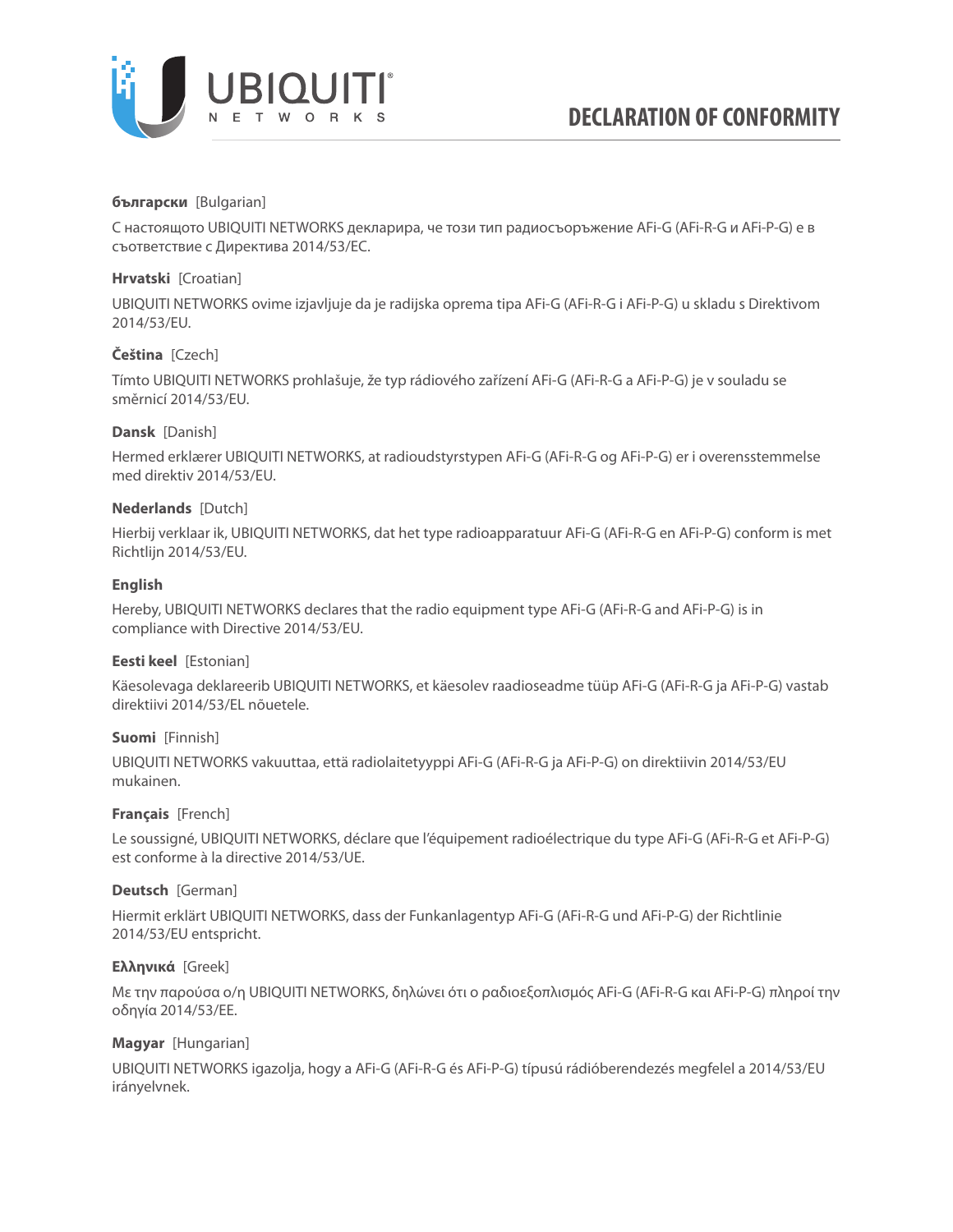

### **Íslenska** [Icelandic]

Hér með lýsir UBIQUITI NETWORKS yfir því að AFi-G (AFi-R-G og AFi-P-G) er í samræmi við tilskipun 2014/53/ESB.

### **Italiano** [Italian]

Il fabbricante, UBIQUITI NETWORKS, dichiara che il tipo di apparecchiatura radio AFi-G (AFi-R-G e AFi-P-G) è conforme alla direttiva 2014/53/UE.

### **Latviešu valoda** [Latvian]

Ar šo UBIQUITI NETWORKS deklarē, ka radioiekārta AFi-G (AFi-R-G un AFi-P-G) atbilst Direktīvai 2014/53/ES.

# **Lietuvių kalba** [Lithuanian]

Aš, UBIQUITI NETWORKS, patvirtinu, kad radijo įrenginių tipas AFi-G (AFi-R-G ir AFi-P-G) atitinka Direktyvą 2014/53/ES.

# **Malti** [Maltese]

B'dan, UBIQUITI NETWORKS, niddikjara li dan it-tip ta' tagħmir tar-radju AFi-G (AFi-R-G u AFi-P-G) huwa konformi mad-Direttiva 2014/53/UE.

# **Norsk** [Norwegian]

UBIQUITI NETWORKS erklærer herved at utstyret AFi-G (AFi-R-G og AFi-P-G) er i samsvar med direktiv 2014/53/EU.

# **Polski** [Polish]

UBIQUITI NETWORKS niniejszym oświadcza, że typ urządzenia radiowego AFi-G (AFi-R-G i AFi-P-G) jest zgodny z dyrektywą 2014/53/UE.

### **Português** [Portuguese]

O(a) abaixo assinado(a) UBIQUITI NETWORKS declara que o presente tipo de equipamento de rádio AFi-G (AFi-R-G e AFi-P-G) está em conformidade com a Diretiva 2014/53/UE.

### **Română** [Romanian]

Prin prezenta, UBIQUITI NETWORKS declară că tipul de echipamente radio AFi-G (AFi-R-G și AFi-P-G) este în conformitate cu Directiva 2014/53/UE.

### **Slovenčina** [Slovak]

UBIQUITI NETWORKS týmto vyhlasuje, že rádiové zariadenie typu AFi-G (AFi-R-G a AFi-P-G) je v súlade so smernicou 2014/53/EÚ.

### **Slovenščina** [Slovenian]

UBIQUITI NETWORKS potrjuje, da je tip radijske opreme AFi-G (AFi-R-G in AFi-P-G) skladen z Direktivo 2014/53/EU.

### **Español** [Spanish]

Por la presente, UBIQUITI NETWORKS declara que el tipo de equipo radioeléctrico AFi-G (AFi-R-G y AFi-P-G) es conforme con la Directiva 2014/53/UE.

### **Svenska** [Swedish]

Härmed försäkrar UBIQUITI NETWORKS att denna typ av radioutrustning AFi-G (AFi-R-G och AFi-P-G) överensstämmer med direktiv 2014/53/EU.